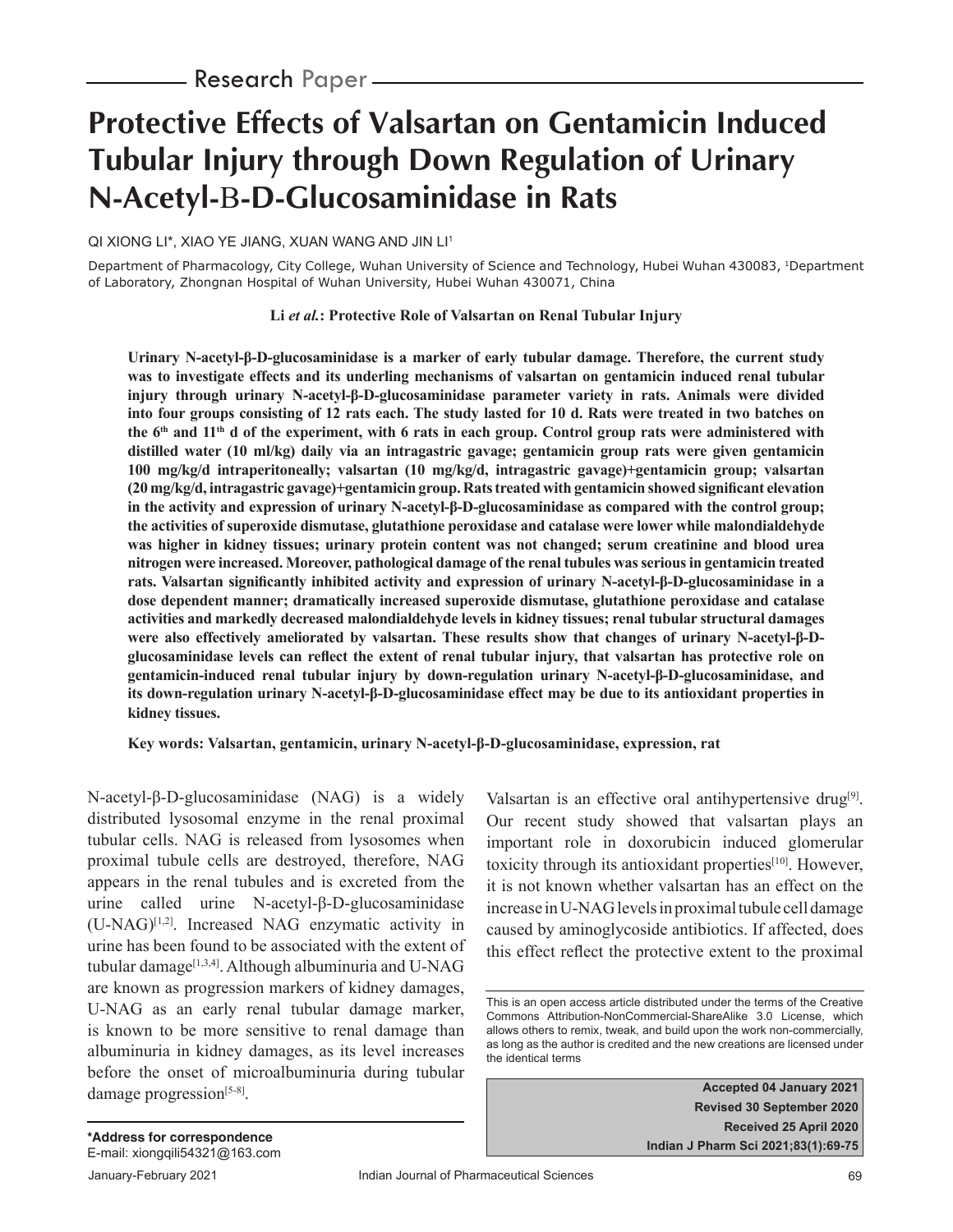tubule cells damage? Therefore, we investigated the relationship and its underling mechanisms between valsartan and U-NAG levels in gentamicin (GM) induced proximal tubular toxicity in rats.

## **MATERIALS AND METHODS**

#### **Reagents and chemicals:**

Valsartan was purchased from Weifang Fine Chemical Co. Ltd. (Shanghai, China). GM was purchased from Shangdong Dezhou Pharmaceutical Factory (Dezhou, China). U-NAG, urinary protein, serum creatinine (SCr), blood urea nitrogen (BUN), malondialdehyde (MDA), superoxide dismutase (SOD), glutathione peroxidase (GPx) and catalase (CAT) Kit were purchased from Beijing Zhongshan Biotechnology Co. Ltd. (Beijing, China). Goat anti-mouse IgG and antibody against β-actin and all other chemicals were obtained from Sigma-Aldrich (St. Louis, MO, USA).

### **Animals and treatments:**

48 adult male Sprague-Dawley rats weighing  $220 \pm 15$  g were selected for this study. All the experimental procedures were approved by the Wuhan University Animal Care Committee. The animals were maintained in standard cages, at controlled temperature  $25\pm2^{\circ}$ , humidity (40-60 %) and  $12/12$  h light/dark cycle with free access to food and water. The animals and standard laboratory animal forage were supplied by Wuhan University Experimental Research Centre, Wuhan, China.

Animals were divided into four groups consisting of 12 rats each, the study lasted for 10 d. Rats were treated in two batches on the  $6<sup>th</sup>$  and  $11<sup>th</sup>$  d of the experiment, with 6 rats in each group. control group rats were administered with distilled water (10 ml/kg) daily via an intragastric gavage; GM group rats were given GM 100 mg/kg/d intraperitoneally; valsartan (10 mg/kg/d, intragastric gavage)+GM group; (4) valsartan (20 mg/ kg/d, intragastric gavage)+GM group. Valsartan was given separately 2 h before GM. At the  $6<sup>th</sup>$  and  $11<sup>th</sup>$  d after valsartan administration, urines were collected for 24 h to measure the urinary protein, U-NAG activity and expression and all animals were euthanized after sodium pentobarbital (45 mg/kg) anesthetization in  $6<sup>th</sup>$ and 11th d respectively. Blood samples were collected to measure SCr and BUN concentrations. Kidneys from both sides were rapidly removed and sectioned at 4 μm thickness for histological examination. Blood samples were collected and centrifuged at 200 g for 5 min at +4° for subsequent measurement of SCr and BUN. Kidneys were removed rapidly, sectioned for histological analysis. The remaining kidney tissues were homogenized in Tris hydrochloride (Tris HCL) buffer (0.05 mol/l Tris–HCl, 1.15 % KCl, pH 7.4), using a Polytron homogeniser. The homogenate was centrifuged at 18 000 $\times$ g (+4 $\degree$ ) for 30 min, the supernatant was utilized for biochemical analysis.

## **Biochemical analysis:**

Urinary protein content was measured according to the sulfosalicylic acid colorimetric method $[11]$ . Determination of U-NAG index activity was done by the following method: urine samples were centrifuged at 1000 rpm for 5 min at 4° then the enzymatic activity was measured by a spectrophotometric, colorimetric method. NAG index was measured using an end point spectrophotometric reaction, whereas the urinary concentration of creatinine was determined by a spectrophotometric, kinetic reaction using the Jaffe method. Urinary NAG index was calculated by the following equation: NAG index  $(U/g)$ =U-NAG activity  $(U/L)/U$ -Cr concentration  $(g/L)^{[4,12]}$ . SCr concentration was measured using a kinetic spectrophotometric fixedtime method at 510 nm (Jaffe reaction), while BUN concentration was also determined using a kinetic spectrophotometric fixed-time method at 450 nm. The concentrations of MDA were determined by the reaction with thiobarbituric acid<sup>[13]</sup>. SOD activity determination is based on the inhibition of pyrogallol autooxidation<sup>[14]</sup>. GPx was measured by the enzymatic method $[15]$ . CAT activity determination method was determinated by the rate constant of the Hydrogen peroxide  $(H_2O_2)$ decomposition rate at 240 nm<sup>[16]</sup>. Total protein content was determined using Lowry method<sup>[17]</sup>.

## **Western blot analysis:**

U-NAG expression was measured using western blot with the following groups: control group; GM; valsartan 10 mg/kg/d+GM group; valsartan 20 mg/kg/d+GM group. Briefly, urine samples were centrifuged at 1000 rpm for 5 min at 4° then urine samples were washed in Phosphate-buffered saline (PBS) and then lysed in 1 ml of 1 % Nonidet P-40, 25 mm Tris-HCl, 150 mm Sodium chloride (NaCl), 10 mm Ethylenediaminetetraacetic acid (EDTA), pH 8.0, containing a 1:50 dilution of a protease inhibitor cocktail for 30 min on ice. Samples were centrifuged at 14 000 g for 5 min to pellet cell debris. Samples (20 μg) were mixed with sodium dodecyl sulfate– polyacrylamide gel electrophoresis (SDS-PAGE) sample buffer, boiled for 5 min, electrophoresed on a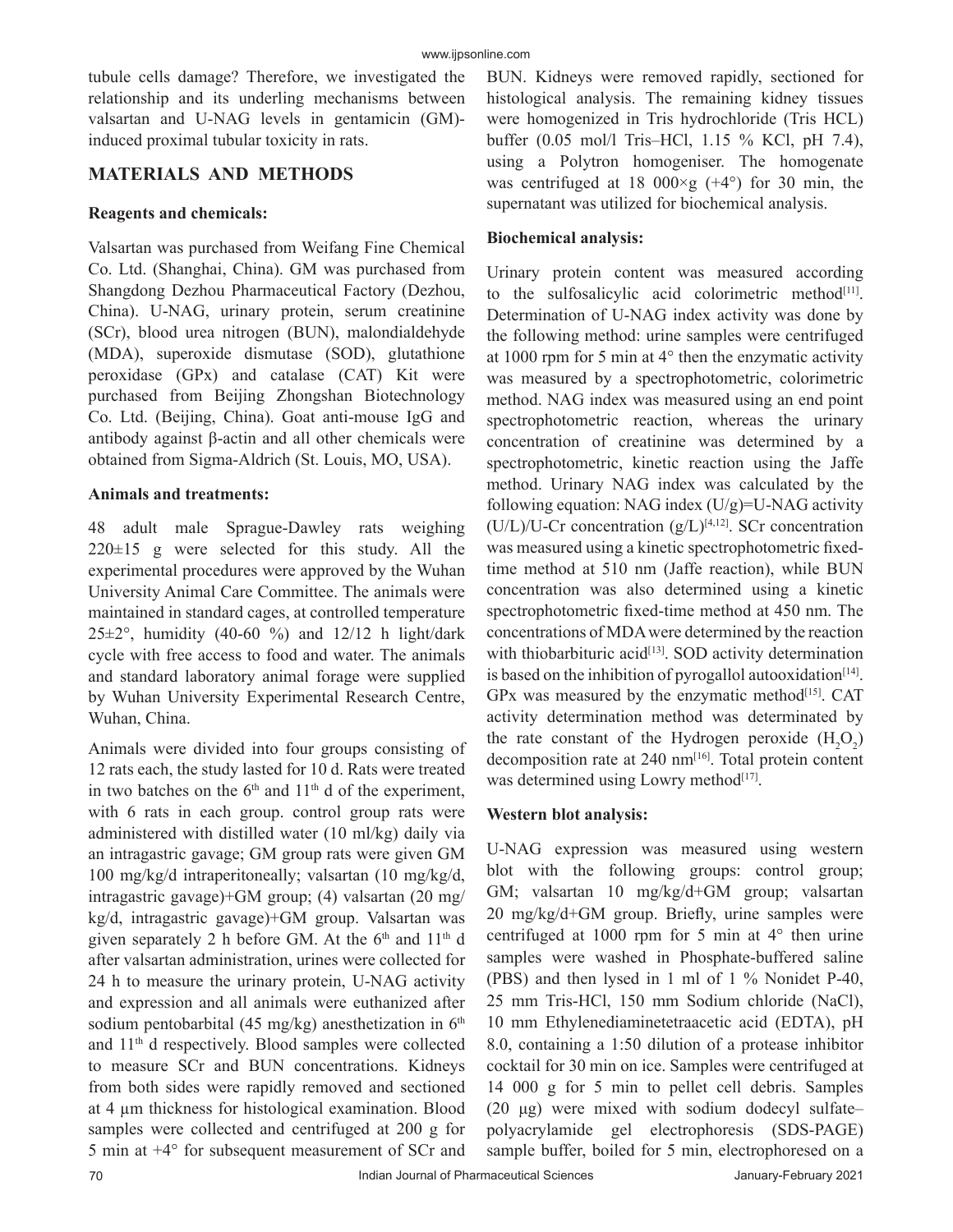10 % SDS polyacrylamide gel and electro-blotted onto Hybond-ECL nitrocellulose membrane. The membrane was blocked in PBS containing 5 % skimmed milk powder and 0.02 % Tween 20. To detect NAG, the membrane was incubated for1 h with goat polyclonal antibody (Santa Cruz, California, USA) to NAG. After washing, the membrane was incubated with a 1:20 000 dilution of peroxidase conjugated goat anti-mouse IgG in PBS containing 1 % normal goat serum and 1 % fetal calf serum. The blotting was then developed using the ECL detection kit to produce a chemiluminescence signal, which was captured on x-ray films. Equal loading of proteins was confirmed based on immunoblotting with an antibody against β-actin<sup>[18,19]</sup>.

#### **Histopathological examination:**

At  $6<sup>th</sup>$  and  $11<sup>th</sup>$  d of the experiment, the kidneys from both sides were rapidly removed, immersed in 4 % formaldehyde for fixation and embedded in paraffin for sectioning. A microtome was used to cut sections at 4 μm thickness and the sections were mounted on a glass slide and stained with haematoxylin/eosin (HE). The slides were examined using an Olympus BX 51 microscope and pictures were taken with an Olympus UC 30 digital camera and processed using the Olympus Stream Basic program.

#### **Statistical analysis:**

Results were expressed as mean±standard deviation (SD); the differences between groups were analyzed by one way analysis of variance and by the Student-Neumann-Keuls' t-test. Statistical significance was defined as  $p<0.05$ .

## **RESULTS AND DISCUSSION**

As shown in Table 1, U-NAG activity in GM-inducedrenal tubular injury for 5 and 10 d was significantly increased as compared with the control group  $(p<0.01)$ and this U-NAG activity was significantly suppressed in a dose dependent manner by co-administration of valsartan (10 and 20 mg/kg) ( $p$ <0.05 and  $p$ <0.01 respectively). Fig. 1 analysis showed that the level of protein expression of U-NAG at 5 and 10 d after GM treatment was significantly increased as compared with the control group (p*<*0.05, p<0.01). However, up-regulation of U-NAG protein expression was significantly decreased in a dose dependent manner after treatment with valsartan for 5 and 10 d at both doses (10 mg/kg, 20 mg/kg) (p<0.05, p<0.01).

As demonstrated in Table 2, urinary protein content at 5 and 10 d after GM treatment were not changed, however, at 10 d after GM treatment, Scr and BUN were significantly increased  $(p<0.01)$  (Table 3). These changes in SCr and BUN were significantly reduced by co-administration of valsartan (10 and 20 mg/kg) ( $p<0.05$  and  $p<0.01$ , respectively). The activities of SOD, GPx and CAT were lower while MDA was higher in GM-induced-renal tubular injury group than those in the control at 5 and 10 d  $(p<0.01)$ , (Table 4 and Table 5). Valsartan for 5 and 10 d at both doses (10 mg/kg, 20 mg/kg) was significantly decreased MDA and markedly increased the activities of SOD,

**TABLE 1: EFFECTS OF VALSARTAN ON 24 H U-NAG ACTIVITY IN GM-INDUCED RENAL TUBULAR INJURY** 

| $5th$ d             | 10 <sup>th</sup> d  |
|---------------------|---------------------|
| U-NAG (U/g          | U-NAG (U/g          |
| creatinine)         | creatinine)         |
| $20.16 \pm 0.22$    | $20.12 \pm 0.82$    |
| $39.78 \pm 2.42**$  | $62.46{\pm}4.40**$  |
| $29.46 \pm 2.12$ #  | $26.28 \pm 6.36$ ## |
| $20.40 \pm 1.60$ ## | $20.83 \pm 4.60$ ## |
|                     |                     |

Data given are the mean±standard deviations (n=6). \*\*p<0.01 compared with the control group,  $np<0.05$  compared with GM group,  $\frac{np}{10}$ <0.01 compared with GM group.



**Fig. 1: U-NAG protein expression by western blotting analysis. Data were expressed as mean±SD for groups of three experiments. \*p<0.05, \*\*p<0.01 compared with control group; #p<0.05, ##p< 0.01 compared with GM group.**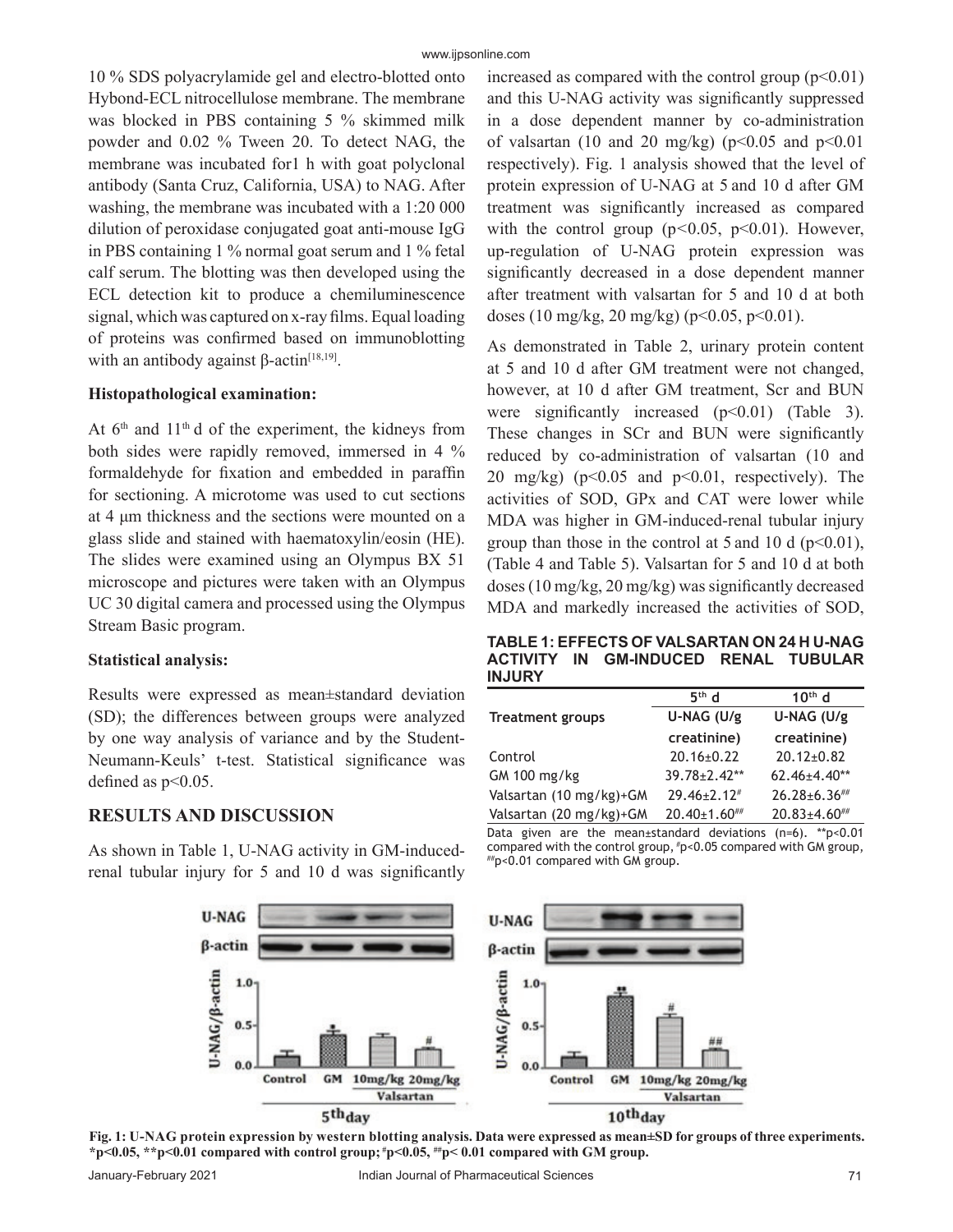GPx and CAT when compared with rats treated with GM alone ( $p < 0.05$ ,  $p < 0.01$ ), (Table 4 and Table 5).

Histopathology confirmed that the control group maintained normal kidney morphology after treatment for 5 d with valsartan (fig.  $2A$ ); GM model groups showed some degree of degeneration in proximal tubules (fig. 2B); valsartan  $(10 \text{ mg/kg})$  showed no significant improvement on GM induced tubular pathological injury (fig. 2C), whereas valsartan  $(20 \text{ mg/kg})$  showed proximal tubules structure without damage (fig. 2D). The GM group revealed a degree of degeneration and extensive necrosis of all proximal tubules, and significant inflammatory cell infiltration after treatment for 10 d with valsartan (fig. 3B); valsartan  $(10 \text{ mg/kg})$ showed slight cloudy swelling in some renal tubule (fig. 3C), valsartan  $(20 \text{ mg/kg})$  showed proximal tubules structure return to normal and without damage  $(fig. 3D)$ .

The kidneys are often affected by the toxic effects of exogenous compounds or drugs. The first clinical

**TABLE 2: EFFECTS OF VALSARTAN ON 24 H URINARY PROTEIN CONTENT IN GM-INDUCED RENAL TUBULAR INJURY** 

|                         | $5th$ d                        | $10th$ d                       |
|-------------------------|--------------------------------|--------------------------------|
| <b>Treatment groups</b> | Urinary<br>protein/m<br>(mg/d) | Urinary<br>protein/m<br>(mg/d) |
| Control                 | $0.46 \pm 0.06$                | $0.44 \pm 0.04$                |
| GM 100 mg/kg            | $0.48 \pm 0.22$                | $0.48{\pm}0.43$                |
| Valsartan (10 mg/kg)+GM | $0.44\pm0.10$                  | $0.42 \pm 0.34$                |
| Valsartan (20 mg/kg)+GM | $0.42 \pm 0.08$                | $0.46 \pm 0.20$                |

Data given are the mean±standard deviations (n=6). No statistical significance compared with the control group and GM group.

response to renal toxicity is the presence of enzymes in the urine, such as NAG derived from the renal tubules. Excretion of NAG in proximal tubule cells has been proposed as an early index of proximal tubule cell injury $[4,20]$ . Elevated U-NAG levels are significantly associated with proximal tubule cell damage, while albuminuria is not related. Albuminuria is an early marker of glomerular damage<sup>[1,21]</sup>. Most of the renal injuries induced by drugs are due to alteration of the proximal tubule cells $[22]$ , among them, aminoglycosides are the most common drugs<sup>[20]</sup>. GM is an aminogly coside antibiotic, widely used for the treatment and prevention of life-threatening gram negative bacterial infections. However, 30 % of patients treated with GM show some degree of nephrotoxicity, limiting its clinical usage<sup>[23,24]</sup>. Our previous studies showed that U-NAG levels was significant increase in GM-treated rats<sup>[25]</sup>. The results from this study showed that U-NAG activity and protein expression were significantly increased in GMtreated rats. The change of U-NAG level was earlier than changes of SCr and BUN, but was consistent with tubular histopathology damage in degree and time. Urinary protein content was not changed. Our research further proves that U-NAG can be used as an early renal tubular damage marker, especially for GM tubular damage. It can be seen that the urinary protein is not associated with GM proximal tubule cell damage. The activities of SOD, GPx and CAT were significantly reduced while MDA was significantly increased in kidney tissues in rats treated with GM. Our previous research also showed that GM has oxidative damage to kidney tissues<sup>[25]</sup>.

**TABLE 3: EFFECTS OF VALSARTAN ON SCR AND BUN CONTENTS IN GM-INDUCED RENAL TUBULAR INJURY**

| Treatment groups        | $5th$ d          | $10^{th}$ d                      | $5th$ d         | 10 <sup>th</sup> d    |
|-------------------------|------------------|----------------------------------|-----------------|-----------------------|
|                         | SCr (µmol/L)     | $SCr$ (µmol/L)                   | SCr (µmol/L)    | $SCr$ ( $µmol/L$ )    |
| Control                 | $44.24 \pm 8.30$ | $48.64 \pm 6.22$                 | $4.36 \pm 0.24$ | $4.68 \pm 0.32$       |
| GM 100 mg/kg            | $46.18 \pm 6.34$ | $108.42 \pm 18.36***$            | $5.12{\pm}0.46$ | $27.26 \pm 3.54$ **a  |
| Valsartan (10 mg/kg)+GM | $46.44 \pm 5.88$ | $84.28 \pm 8.28$ #b              | $4.46 \pm 0.68$ | $17.44 \pm 1.82^{4b}$ |
| Valsartan (20 mg/kg)+GM | $44.32 \pm 4.26$ | 54.38 $\pm$ 4.42 <sup>## c</sup> | $4.68 \pm 0.64$ | $5.48 \pm 1.26$ ##c   |

Data given are the mean±standard deviations (n=6). \*\*p<0.01 compared with the control group,  $\#p<0.05$  compared with GM group,  $\#p<0.01$ compared with GM group.

#### **TABLE 4: EFFECTS OF VALSARTAN ON KIDNEY MDA CONTENTS AND SOD ACTIVITY IN GM-INDUCED RENAL TUBULAR INJURY**

|                         | $5th$ d            | $10^{th}$ d        | $5th$ d                      | $10^{th}$ d        |
|-------------------------|--------------------|--------------------|------------------------------|--------------------|
| <b>Treatment Groups</b> | MDA (nM/mg prot)   | MDA (nM/mg prot)   | SOD(U/mg prot)               | SOD (U/mg prot)    |
| Control                 | $0.40+0.02$        | $0.64 \pm 0.02$    | $74.2 \pm 1.7$               | $68.4 \pm 0.32$    |
| GM 100mg/kg             | $3.84 \pm 0.08$ ** | $8.82 \pm 0.06**$  | $34.0 \pm 3.3$ <sup>**</sup> | $26.2 \pm 0.34**$  |
| Valsartan (10 mg/kg)+GM | $3.66 \pm 0.04$    | $2.24 \pm 0.24$ ## | $42.8 \pm 3.2$               | $62.4 \pm 0.12$ ## |
| Valsartan (20 mg/kg)+GM | $2.42 \pm 0.06$ #  | $1.22 \pm 0.22$ ## | $69.4 \pm 4.0^{\#}$          | $65.8 \pm 0.28$ ## |

Data given are the mean±standard deviations (n=6). \*\*p<0.01 compared with the control group,  $\#p<0.05$  compared with GM group,  $\#p<0.01$ compared with GM group.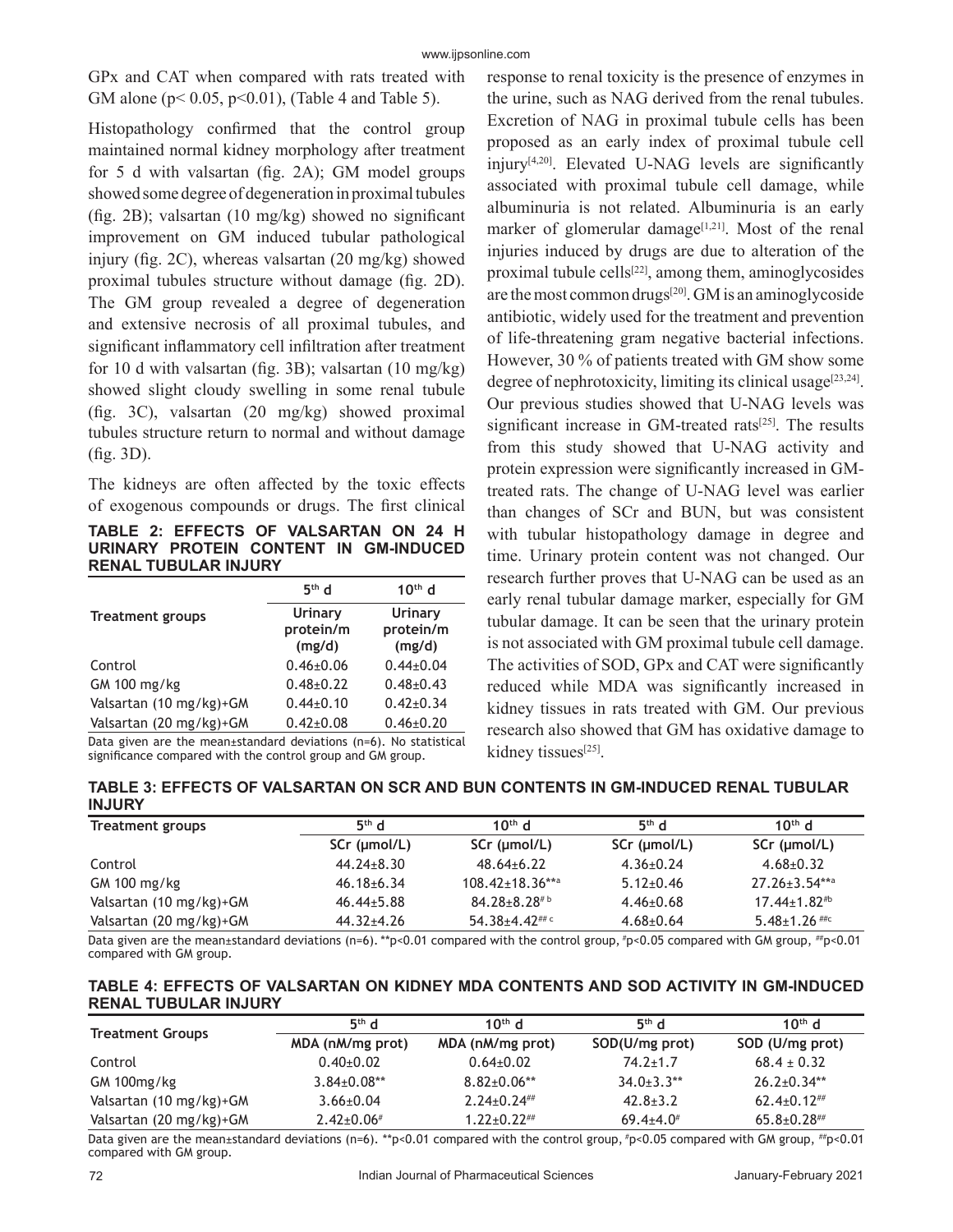www.ijpsonline.com



**Fig. 2: Representative photomicrographs of kidney of rats in different groups (H&E, 400×) 5th d after valsartan administration. A: Control kidney groups: showing no pathological changes. B: GM model groups: showing some degree of degeneration in proximal tubules (arrows). C: valsartan (10 mg/kg)+GM group: showing cloudy swelling in some renal tubule (arrows). D: valsartan (20 mg/ kg)+GM group: showing proximal tubules structure without damage.**



**Fig. 3: Representative photomicrographs of kidney of rats in different groups (H&E, 400×) 10th d after valsartan administration. A: Control kidney groups: showing no pathological changes. B: GM model groups: showing some degree of degeneration and extensive necrosis in all proximal tubules (arrows). C: valsartan (10 mg/kg)+GM group: showing slight cloudy swelling in some renal tubule (arrows). D: valsartan (20 mg/kg)+GM group: showing proximal tubules structure return to normal and without damage.**

The results of our current study indicated that valsartan significantly inhibited activity and expression of U-NAG in GM-treated rats; meanwhile, GM-induced renal tubular structural damages were also effective ameliorated by valsartan, U-NAG level reduction and renal tubular pathology morphological change is consistent. In addition, valsartan significantly increased the activity of SOD, GPx and CAT in kidney tissues and significantly reduced MDA levels. Its antioxidant effect

may be related to reducing renal tubular damage and inhibiting NAG secretion.

Based on the above, our findings show that changes in U-NAG level are associated with the extent of tubular damage in GM treated rats. Valsartan reducing U-NAG levels and is consistent with improving the extent of tubular damage. Therefore, valsartan can reflect the improvement of renal tubular injury by affecting the activity and expression of rat U-NAG. Clinically,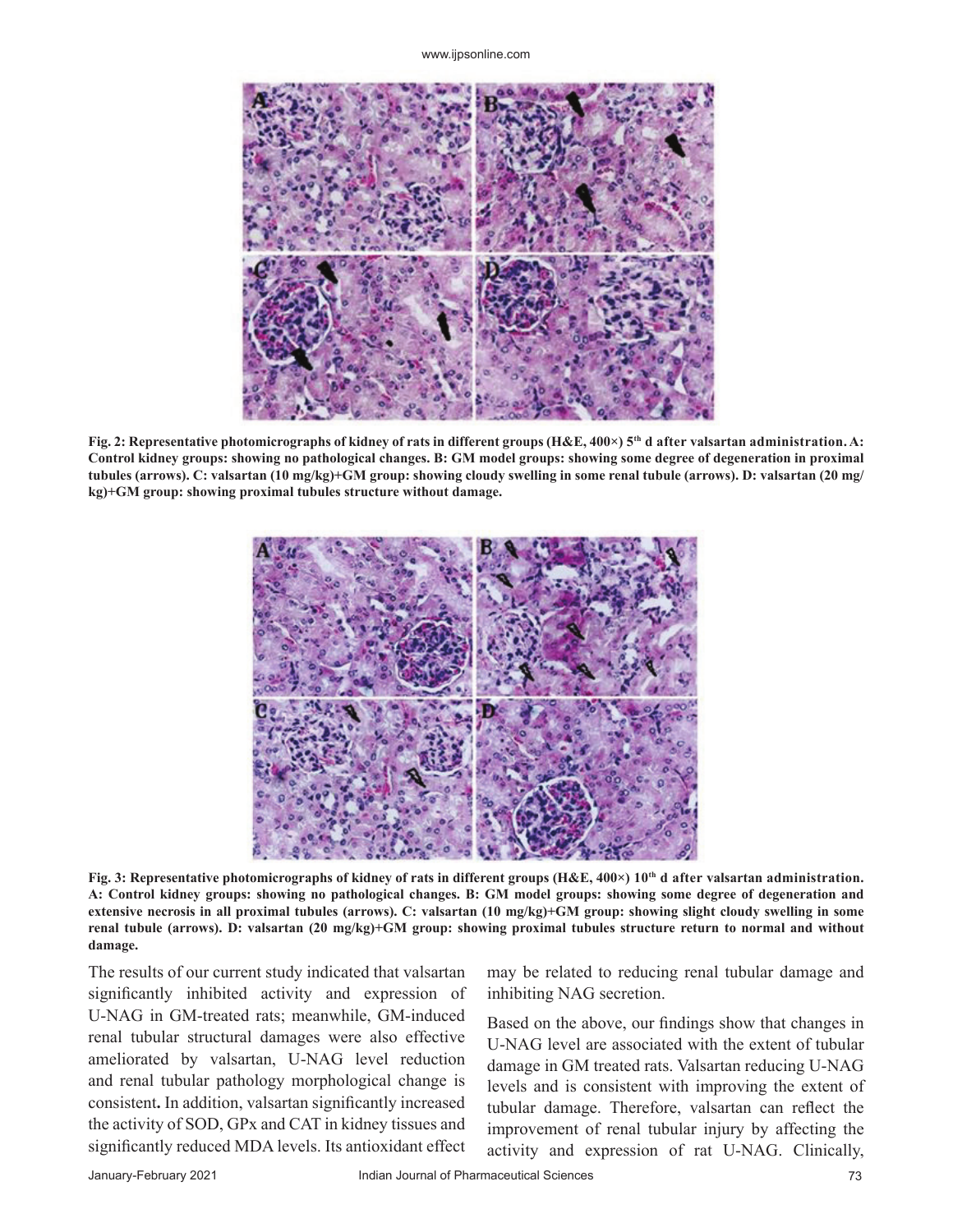|                |  |  |  |  |  | TABLE 5: EFFECTS OF VALSARTAN ON KIDNEY GPx AND CAT ACTIVITY IN GM-INDUCED RENAL |  |
|----------------|--|--|--|--|--|----------------------------------------------------------------------------------|--|
| TUBULAR INJURY |  |  |  |  |  |                                                                                  |  |

|                         | $5th$ d                | $10^{th}$ d           | $5th$ d             | $10th$ d          |
|-------------------------|------------------------|-----------------------|---------------------|-------------------|
| <b>Treatment Groups</b> | $GPx$ ( $\mu$ M/min/mg | GP <sub>x</sub>       | <b>CAT</b>          | <b>CAT</b>        |
|                         | prot)                  | $(\mu M/min/mg$ prot) | mM/min/mg prot      | mM/min/mg prot    |
| Control                 | $114\pm 22$            | $118+21$              | $53.0+4.0$          | $68.0+4.2$        |
| GM 100 mg/kg            | $45+13**$              | $32+18**$             | $36.2{\pm}6.6**$    | $25.6 \pm 5.4$ ** |
| Valsartan (10 mg/kg)+GM | $68+14$                | $84+28$ ##            | $33.8 + 4.4$        | $46.8 \pm 3.2$ ## |
| Valsartan (20 mg/kg)+GM | $74 \pm 39^{\#}$       | $108 \pm 12^{$        | $57.4 \pm 2.6^{\#}$ | $64.8 \pm 2.7$ ## |

Data given are the mean±standard deviations (n=6). \*\*p<0.01 compared with the control group,  $\textit{fp}$ <0.05 compared with GM group,  $\textit{fp}$ <0.01 compared with GM group.

valsartan is beneficial effects for the prevention and treatment of GM-induced nephrotoxicity.

#### **Acknowledgements:**

The authors wish to thank the Research Funds of City College, Wuhan University of Science and Technology (Grant NO. 2020CYYBKY001) for financial support. Qi Xiong Li and Xiao Ye Jiang contributed equally to this work.

#### **Conflicts of interest:**

The authors declare no conflicts of interest.

#### **REFERENCES**

- 1. Lee M, Hong N, Lee Yh, Kang ES, Cha BS, Lee BW. Elevated N-acetyl-β-D-glucosaminidase, a urinary tubular damage marker, is a significant predictor of carotid artery atherosclerosis in type1 diabetes, independent of albuminuria: A cross-sectional study. J Diabetes Complicat 2018;32(8):777- 83.
- 2. Kim YD, Yim DH, Eom SY, Moon SI, Park CH, Kim GB, *et al*. Temporal changes in urinary levels of cadmium, N-acetylβ-d-glucosaminidase and β2-microglobulin in individuals in a cadmium-contaminated area. Environ Toxicol Pharmacol 2015;39(1):35-41.
- 3. Sheira G, NoreldinN, Tamer A, Saad M. Urinary biomarker N-acetyl-beta-Dglucosaminidase can predict severity of renal damage in diabetic nephropathy. J Diabetes Metab Disord 2015;14(1):1-5.
- 4. Price RG. Measurement of N-acetyl-h-D-glucosaminidase and its isoenzymes in urine Methods and clinical applications. Eur J Clin Chem Clin Biochem 1992;30:693-705.
- 5. Han E, Kim MK, Lee YH, Kim HS Lee BW. Association between nonalbumin proteinuria and renal tubular damage of N-acetyl-β-D-glucosaminidase and its clinical relevance in patients with type 2 diabetes without albuminuria. J Diabetes Complicat 2019;33(3):255-60.
- 6. Kim SR, Lee YH, Lee SG, Kang ES, Cha BS, Kim JH, *et al.* Urinary N-acetyl-β-D-glucosaminidase, an early marker of diabetic kidney disease, might reflect glucose excursion in patients with type 2 diabetes. Medicine 2016;95(27):e4114.
- 7. Myśliwiec M, Balcerska A, Zorena K, Myśliwska J, Lipska BS, Wiśniewski P, *et al*. Serum and urinary cytokine homeostasis and renal tubular function in children with type 1 diabetes mellitus. J Pediatr Endocrinol Metab 2006;19(12):1421-7.
- 8. Tassi C, Mancuso F, Feligioni L, Mararge M, Capodicasa E. Expression modes of N-acetyl-beta-Dglucosaminidase in patients with chronic renal insufficiency. Clin Chim Acta 2004;346(2):129-33.
- 9. Criscione L, Gasparo M, Bühlmayer P, Whitebread S, Ramjoué HP, Wood J. Pharmacological profile of valsartan: a potent, orally active, nonpeptide antagonist of the angiotensin II AT1 receptor subtype. Br J Pharmacol 1993;110(2):761-71.
- 10. Liu HX, Li J, Li QX. Therapeutic effect of valsartan against doxorubicin-induced renal toxicity in rats. Iran Basic Med Sci 2019;22(3):251-54.
- 11. Salant DJ, Ybulsky AV. Experimental glomerulonephritis. Meth Enzymol 1988;162:421-61.
- 12. Price RG. Urinary h-N-acetylhexosaminidase (NAG) as an indicator of renal disease. Curr Probl Clin Biochem 1979;1(9):150-63.
- 13. Ohkawa H, Ohishi N, Yagi K. Assay for lipid peroxides in animal tissues by thiobarbituric acid reaction. Anal Biochem 1979;95(2):351-8.
- 14. Misra HP, Fridovich I. The role of superoxide anion in the autooxidation of epinephrine and a simple assay for superoxidedismutase. J Biol Chem 1972;247(10):3170-5.
- 15. Flohe L, Gunzler WA. Assays of glutathione peroxidase. Methods Enzymol 1984;105:114-20.
- 16. Aebi H. Catalase *in vitro*. Methods Enzymol 1984;105:121-6.
- 17. Lowry OH, Rosebrough NJ, Farr AL, Randall RJ. Protein measurement with Folin phenol reagent. J Biol Chem 1951;193:265-75.
- 18. Song YJ, Li J, Xie XF, Wang H, Li QX. Effects of amlodipine on TGF-β-induced Smad2, 4 expressions in adriamycin toxicity of rat mesangial cells. Arch Toxicol 2011;85(6):663-8.
- 19. Li J, Tie CR, Li QX, Zheng F. Amlodipine prevents adriamycin-induced toxicity in cultured rat mesangial cells by up-regulation of Smad6, Smad7 expression. Environ Toxicol Pharmacol 2014;38(1):251-6.
- 20. Tulkens PM. Nephrotoxicity of aminoglycoside antibiotics. Toxicol Lett 1989;46:107-23.
- 21. Hong CY, Chia KS. Markers of diabetic nephropathy. J Diabetes Complicat 1998;12:43-60.
- 22. Robic D, Bens M, Loko F, Vandewalle A, Bourbouze R. N-Acetyl-/3-D-glucosaminidase (NAG) isoenzymes in primary cultures of rabbit kidney proximal tubule cells: a cellular model for studies on nephrotoxicity? Toxicology 1995;103(1):37-44.
- 23. Ali BH. Agents ameliorating or augmenting experimental gentamicin nephrotoxicity: some recent research. Food Chem Toxicol 2003;41(11):1447-52.
- 24. Olbricht CJ, Fink M, Gudjahr E. Alteration in lysosomal